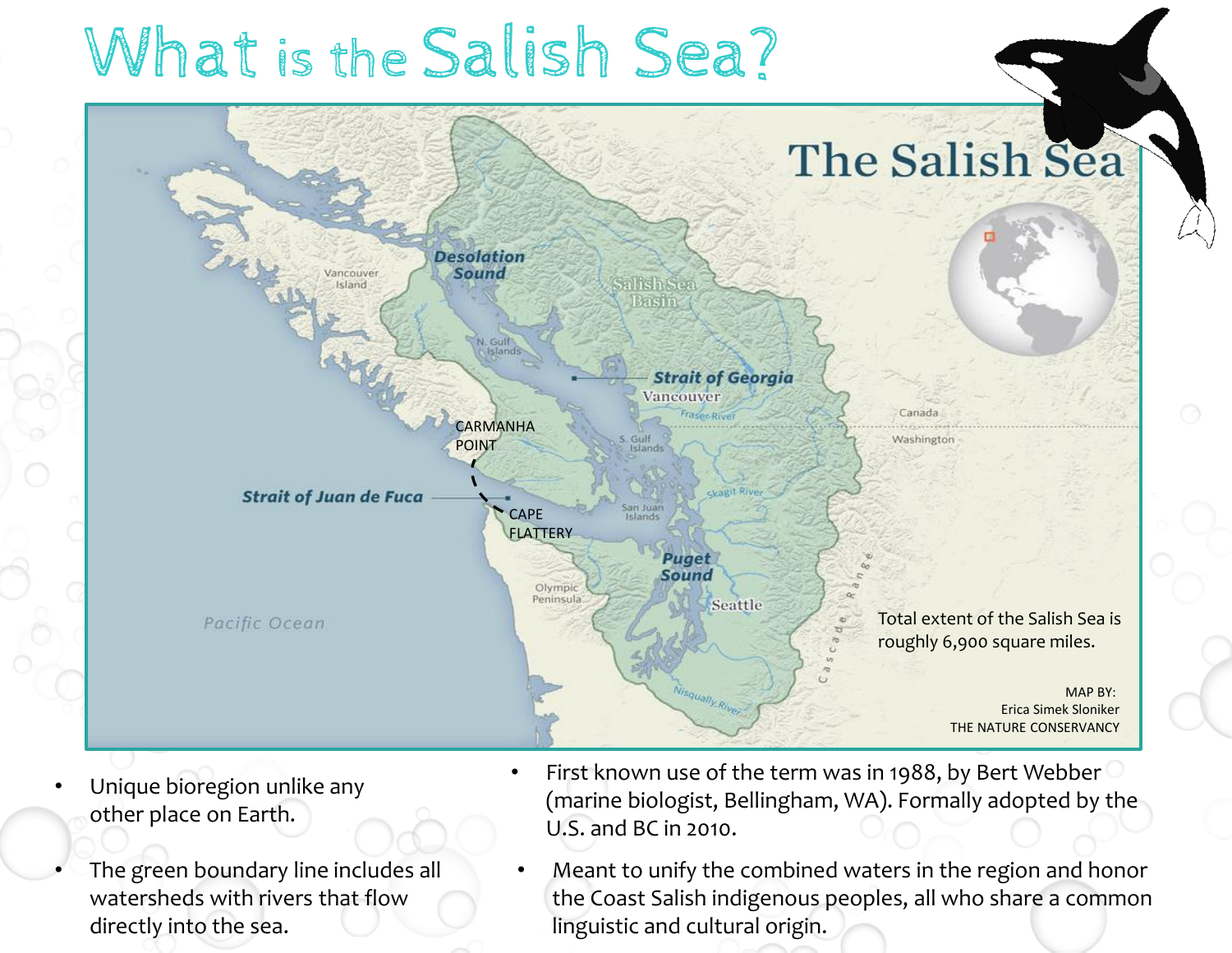## Who are the Southern Resident Orcas?



The Southern Residents are a unique, but **endangered**, community of orcas whose foraging range spans the northern west coast of the United States, the Salish Sea, and up through southern British Columbia. This orca community is unlike any other orca community in the world based on their distinct culture, specialized diet, foraging habits, foraging range, dialect, and family structure. Southern Resident orca culture is passed down from grandmothers and mothers to the newest generation, meaning all these habits, traits, and their dialect are learned behaviors. **Southern Resident orcas do not mix, play, breed, or spend time with any other type of orcas but themselves.**

Currently numbering less than 75 individuals, which is thought to be half of their historical population size, Southern Resident orcas were greatly impacted by the capture era of the 1960s and 1970s, when orcas were round up for display at marine attractions throughout North America. When capturing wild orcas was banned, Southern Residents began a slow recovery until the mid 1990s. Abrupt declines in wild salmon availability, the Southern Resident's prime prey resource, became problematic throughout their foraging range. Southern Resident orca mortality began to trend with dwindling salmon numbers, and from 1995-2001 their population suffered a 20% reduction of individuals. This prompted Canada and the United States to enact federal listing for these orcas, protected under the Species At Risk Act (SARA) in 2003, and the Endangered Species Act (ESA) in 2005.

Though they have been listed for more than 15 years, the Southern Residents are still facing serious threats and their population has continued to decline. Food availability and quality, toxicants in the water, and anthropogenic (man-made) underwater noise disturbance compound to create lifethreatening conditions for the orcas. Join Orca Action Month efforts throughout June, and visit our website: thesalishseaschool.org, to learn more about what we're doing, and what YOU can do to help Southern Resident orcas.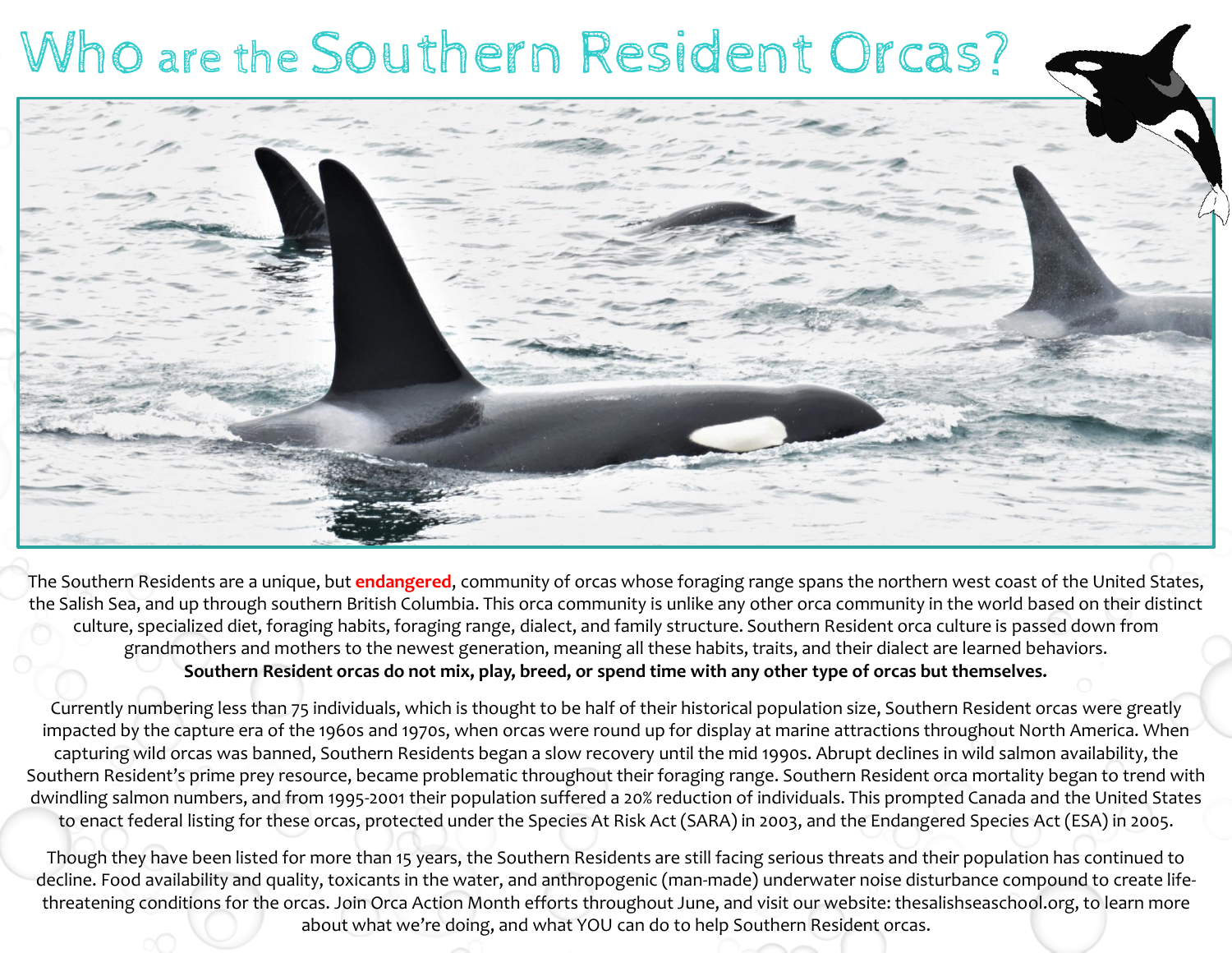## WRITE AN ORCA-INSPIRED HAIKU

(a traditional Japanese form of poetry using imagery from the natural world)

HAIKU

(simple; focuses on syllables instead of rhymes; <u>NO</u> wrong answer!)

### WORD & THEME SUGGESTIONS

#### **NOUNS: WILDLIFE, PLACES, THINGS**

**SALISH SEA | SALT WATER | ISLAND | OCEAN | SEA | WATER ECHOLOCATION | SALMON | LUNCH | DINNER | SNACK | SPLASH | POD | FAMILY | TAIL FLUKES | DORSAL FIN | BACK | BLUBBER SAN JUAN ISLANDS | GRANDMA | BROTHER | SISTER | MOTHER COUSIN | AUNT | UNCLE | DAUGHTER | SON | TEETH SADDLE PATCH | CULTURE | LANGUAGE | CLICKS | WHISTLES**

> **USING SPECIFIC NAMES OF PLACES AND NAMES OF SPECIES ARE GREAT!**

#### **VERBS: DESCRIPTIVE WORDS**

**BIG | LARGE | HUGE | SMALL | LITTLE | BLACK | WHITE ACOUSTICAL | UNIQUE | BEAUTIFUL | AWESOME | AMAZING SMOOTH | SLEEK | NOISY | QUIET | STEALTHY | APEX PREDATOR POWERFUL | SECRETIVE | STUNNING | TIRED | HAPPY | SLIPPERY WET | MAMMAL | WARM-BLOODED | INSPIRING WONDERFUL | LOVELY AND MORE!** 

**YOU CAN INCLUDE HOW YOU** *FEEL* **ABOUT SOUTHERN RESIDENT ORCAS! DO THEY MAKE YOU HAPPY? EXCITED? FEEL ADVENTUROUS?** 

## MADE UP OF 3 LINES

WITH

The Salis

THE **FIRST LINE** HAS **5 SYLLABLES** THE **SECOND LINE** HAS **7 SYLLABLES**

THE **LAST LINE** HAS **5 SYLLABLES**

### *BUT WHAT ARE SYLLABLES?*



All words have **syllables**. **A syllable is a single, unbroken vowel sound within a word we speak out loud**.

**LEAF** has **one syllable**; LEAF (clap) **SEAWEED** has **two syllables**; SEA (clap) WEED (clap) **CONIFER** has **three syllables**; CON (clap) IF (clap) ER (clap)

### EXAMPLE HAIKU:

 $In (1)$  emerald  $(3)$  seas  $(1) = 5$ Shadow (2) black (1) and (1) brilliant (2) white  $(1) = 7$  $Orca$  (2) Matriline (3) = 5

~Amanda Colbert, Education & Outreach Coordinator